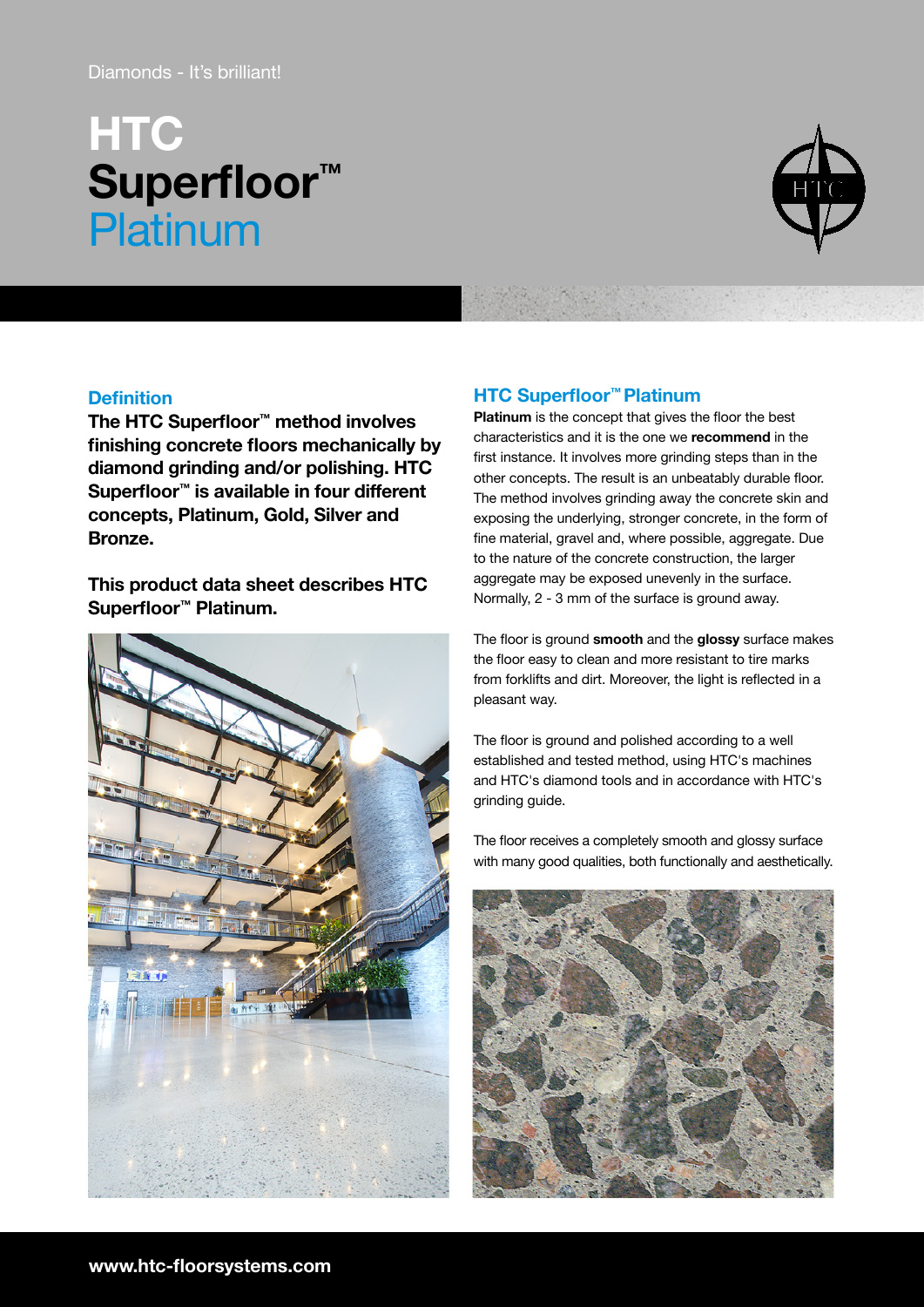# **HTC Superfloor™** Platinum

# Areas of application

- On old as well as newly laid concrete
- Industry, workshops
- Warehouses
- Public spaces
- Shops
- Domestic environments

# Advantages

- Ecological concrete consists solely of natural material
- Long service life and minimal maintenance give a low LCC cost (Life Cycle Cost)\*.
- Diffusion open
- No diffusion-tight surface layer
- Easy to clean
- Improved work environment thanks to lighter and cleaner premises
- Minimises harmful vibrations for forklift drivers
- Quieter traffic and reduced forklift maintenance
- Extremely resistant to tire marks from forklifts and other vehicles



# Tire marks from forklifts

HTC Superfloor<sup>™</sup> is an excellent surface for warehouses and logistic centres. Traditional resin flooring or untreated concrete floors soon suffer from tire marks from forklifts.

The picture on the right shows braking tracks from a forklift across a surface with both untreated concrete and HTC Superfloor<sup>™</sup>.

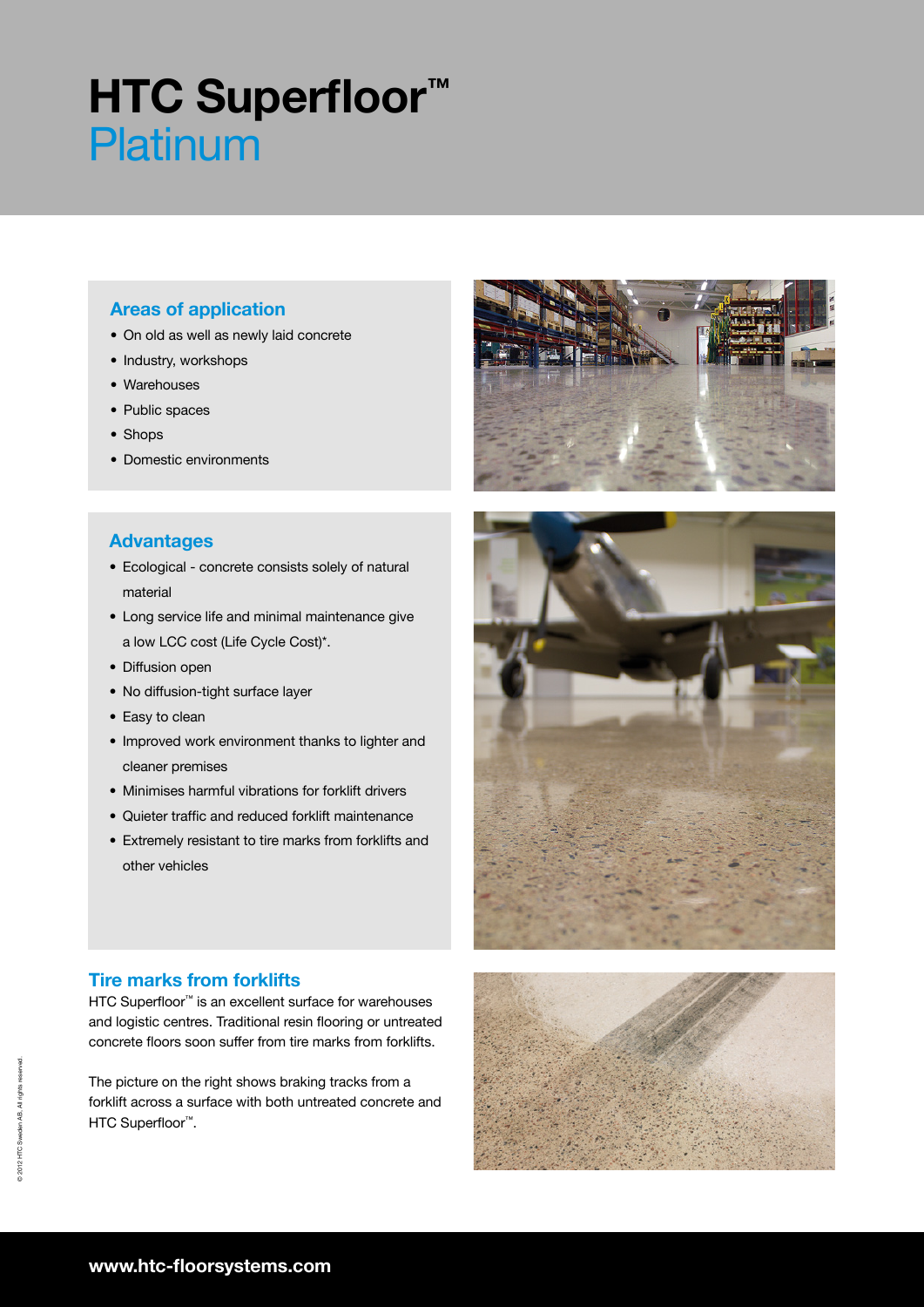# Technical characteristics

HTC Superfloor™ has been tested for Wear Resistance and Friction at SP (Technical Research Institute of Sweden).





### Environmental information

A floor polished in accordance with the HTC Superfloor<sup>™</sup> Platinum concept consists of pure concrete.

In the process, only environmentally friendly impregnation and cleaning fluids are used, which means the floor doesn't present a hazard to health or the environment.

The floor has a very long service life and high strength, which reduces the need for maintenance, and thus the environmental burden, to an absolute minimum.

All data is based on tests with HTC Superfloor<sup>™</sup> Platinum.



### HTC Superfloor™ vs. epoxy flooring. How many times less is the environmental impact (Factor)? \*

|                                 | Epoxy Peran 3 mm | HTC Superfloor <sup>™</sup> | Factor |
|---------------------------------|------------------|-----------------------------|--------|
| Potential greenhouse effect CO2 | 16 700           | 88.2                        | 189    |
| <b>Acidification</b>            | 102              | 0.186                       | 548    |
| Eutrophication                  | 13.5             | 0.0178                      | 758    |

\* Source: "Life Cycle Assessment of Industrial Flooring", LITH-IKP-EX-06/2383--SE

\*\* Source: Report from SP, F812033-2